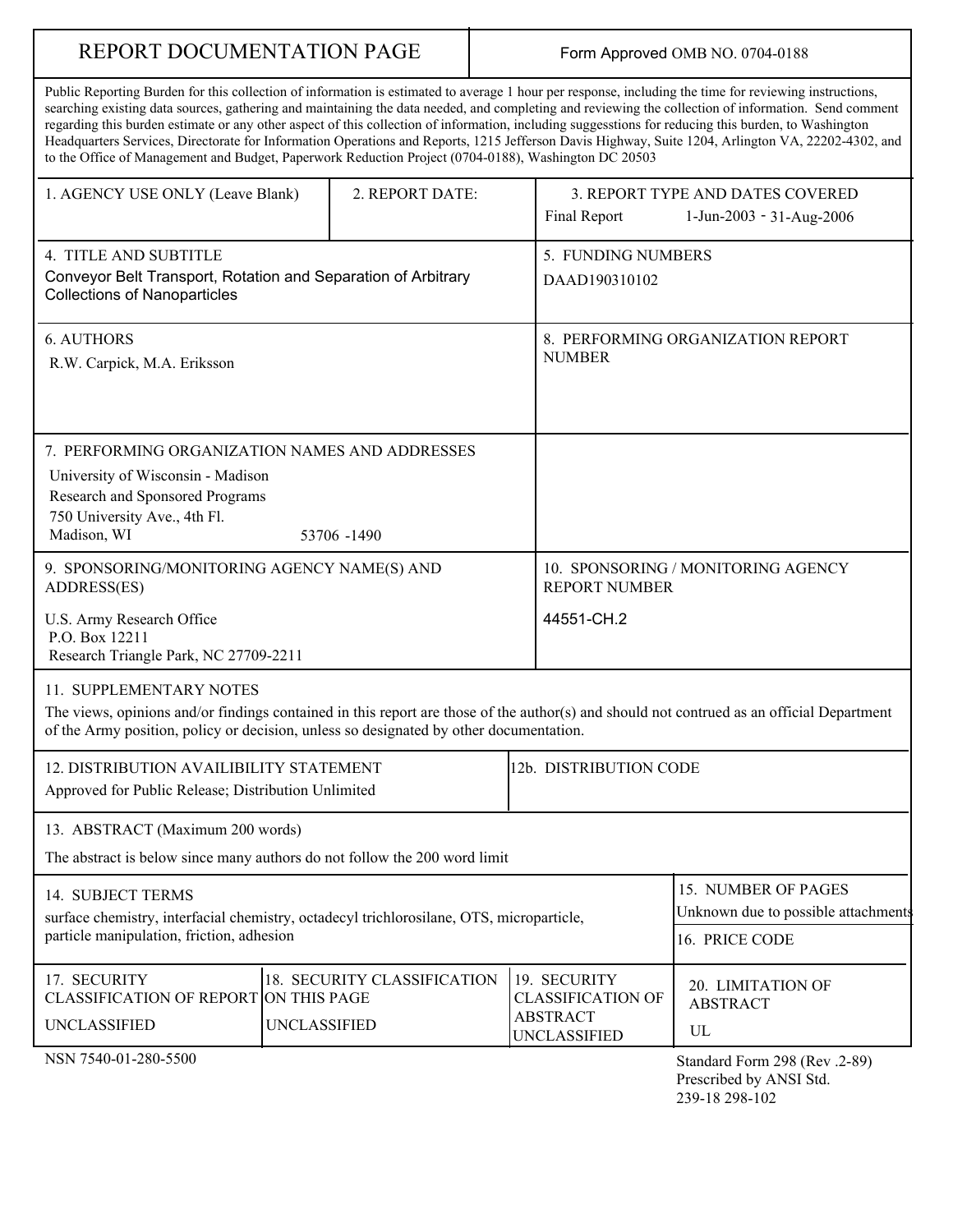# **Report Title**

Conveyor Belt Transport; the Role of Friction and Mass in the Separation of Arbitrary Collections of Microparticles

## **ABSTRACT**

We have investigated the role of interfacial chemistry, friction, and mass on the behavior of collections of microparticles and nanoparticles. These objects are the potential building blocks of any number of nanoscale and microscale devices and machines. To create such devices, a "nano-factory" is required, where creative combinations of "top-down" and "bottom-up" approaches are integrated to create a versatile and reliable factory. A key component of such a factory is a conveyor belt system for mechanically transporting, separating by mass and chemical species, and aligning nanoparticles in controlled ways. The conveyor belt needs to be chemically versatile, and hence organic/polymeric in nature. The nature of inertial motion is intimately connected to the interface between the particle and substrate on which it lies. A key to understanding the influence of this complex interface is to systematically vary the contact between components and observe the changes in behavior. We have gained an understanding of the role of interfacial chemistry, friction, and particle mass in this dynamic system.

# **List of papers submitted or published that acknowledge ARO support during this reporting period. List the papers, including journal references, in the following categories:**

## **(a) Papers published in peer-reviewed journals (N/A for none)**

Microparticle manipulation using inertial forces

M. Eglin, M.A. Eriksson, and R.W. Carpick, Appl. Phys. Lett., 88 091913/1-3 (2006).

Lateral force calibration in atomic force microscopy: A new lateral force calibration method and general guidelines for optimization R.J. Cannara, M. Eglin, R.W. Carpick, Rev. Sci. Instrum., 77 (5), 53701/1-11 (2006).

Invited Review Article: Polydiacetylene films: A review of recent investigations into chromogenic transitions and nanomechanical properties

R.W. Carpick, D.Y. Sasaki, M.S. Marcus, M. A. Eriksson, and A.R. Burns. J. Phys.: Cond. Matt., 16,(23), R679 -R697 (2004).

**Number of Papers published in peer-reviewed journals:** 3.00

#### **(b) Papers published in non-peer-reviewed journals or in conference proceedings (N/A for none)**

Invited Technical Magazine Article: Measurements of in-plane materials properties with SPM R.W. Carpick, M.A. Eriksson, MRS Bulletin, 29 (7), 472 (2004).

#### **Number of Papers published in non peer-reviewed journals:** 1.00

## **(c) Presentations**

Microparticle Manipulation Using Inertial Forces Michael Eglin, Mark A. Eriksson, and Robert W. Carpick American Physical Society March Meeting, Los Angeles CA, March 2005.

Microparticle Manipulation Using Inertial Forces Michael Eglin, Mark A. Eriksson, and Robert W. Carpick Materials Research Society Spring Meeting, San Fransico, CA, March 2005.

Invited talk: The response of monolayers and organic networks to stress as a function of molecular architecture: Applications in nanoscale tribology and patterning R.W. Carpick Materials Research Society Fall Meeting, Boston, MA, November 2005. **Number of Presentations:** 3.00

**Non Peer-Reviewed Conference Proceeding publications (other than abstracts):**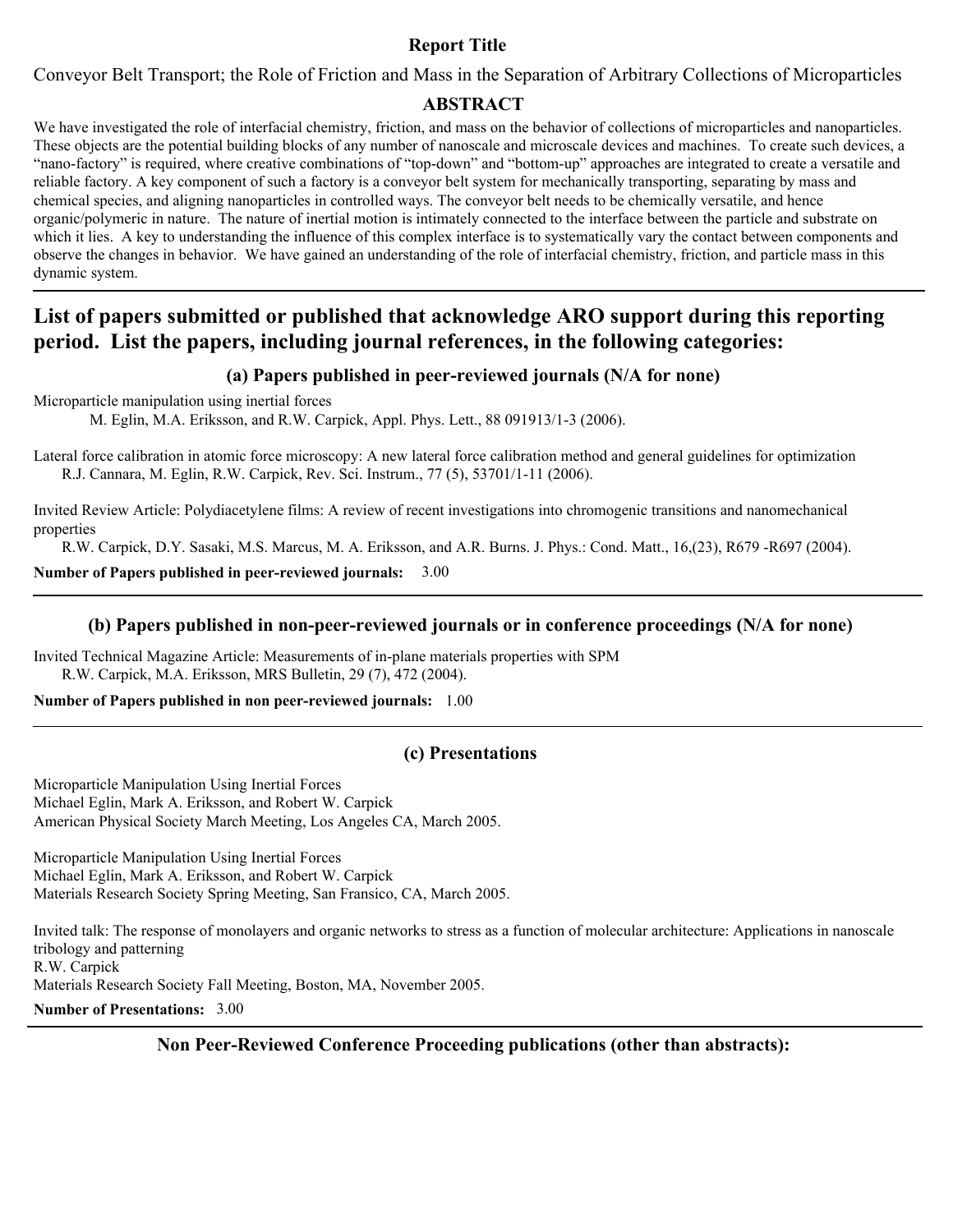# **Peer-Reviewed Conference Proceeding publications (other than abstracts):**

**Number of Peer-Reviewed Conference Proceeding publications (other than abstracts):** 0

# **(d) Manuscripts**

**Number of Manuscripts:** 0.00

**Number of Inventions:**

| <b>Graduate Students</b>                                                                                         |                                                |                               |  |  |  |  |  |
|------------------------------------------------------------------------------------------------------------------|------------------------------------------------|-------------------------------|--|--|--|--|--|
| <b>NAME</b>                                                                                                      | PERCENT SUPPORTED                              |                               |  |  |  |  |  |
| <b>FTE Equivalent:</b><br><b>Total Number:</b>                                                                   |                                                |                               |  |  |  |  |  |
| <b>Names of Post Doctorates</b>                                                                                  |                                                |                               |  |  |  |  |  |
| <b>NAME</b><br>Michael Eglin<br><b>Nicklaus Smith</b><br><b>FTE Equivalent:</b><br><b>Total Number:</b>          | PERCENT SUPPORTED<br>1.00<br>1.00<br>2.00<br>2 | <b>No</b><br><b>No</b>        |  |  |  |  |  |
| <b>Names of Faculty Supported</b>                                                                                |                                                |                               |  |  |  |  |  |
| <b>NAME</b><br>Robert W. Carpick<br><b>FTE Equivalent:</b><br><b>Total Number:</b>                               | PERCENT SUPPORTED<br>0.08<br>0.08<br>1         | National Academy Member<br>No |  |  |  |  |  |
| <b>Names of Under Graduate students supported</b>                                                                |                                                |                               |  |  |  |  |  |
| <b>NAME</b><br><b>Christopher Torres</b><br><b>Tim Swenson</b><br><b>FTE Equivalent:</b><br><b>Total Number:</b> | PERCENT SUPPORTED<br>0.25<br>0.25<br>0.50<br>2 | <b>No</b><br><b>No</b>        |  |  |  |  |  |
| <b>Names of Personnel receiving masters degrees</b>                                                              |                                                |                               |  |  |  |  |  |
| <b>NAME</b>                                                                                                      |                                                |                               |  |  |  |  |  |

**Total Number:**

**Names of personnel receiving PHDs**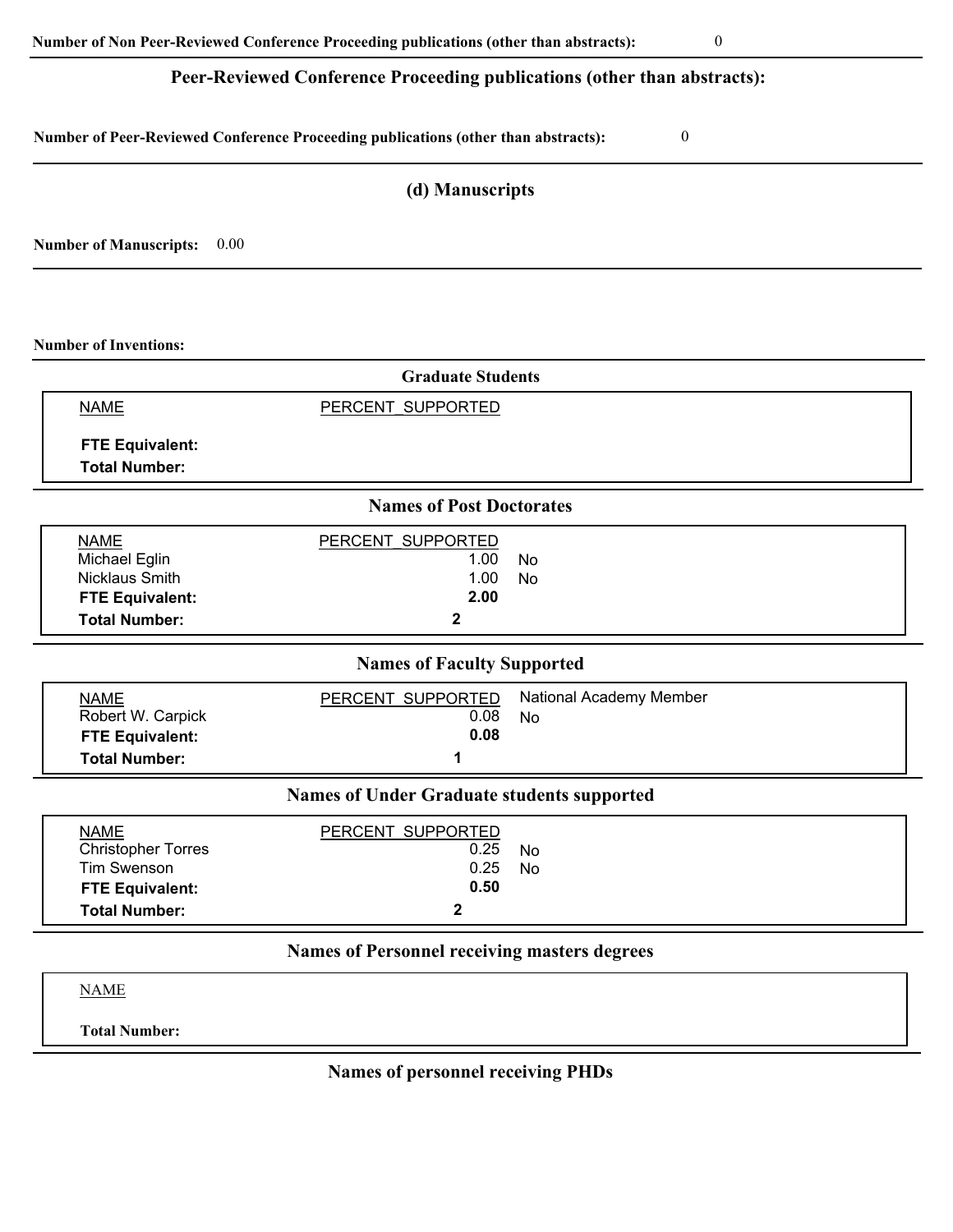NAME

**Total Number:**

# **Names of other research staff**

NAME PERCENT\_SUPPORTED

**FTE Equivalent: Total Number:**

**Sub Contractors (DD882)**

**Inventions (DD882)**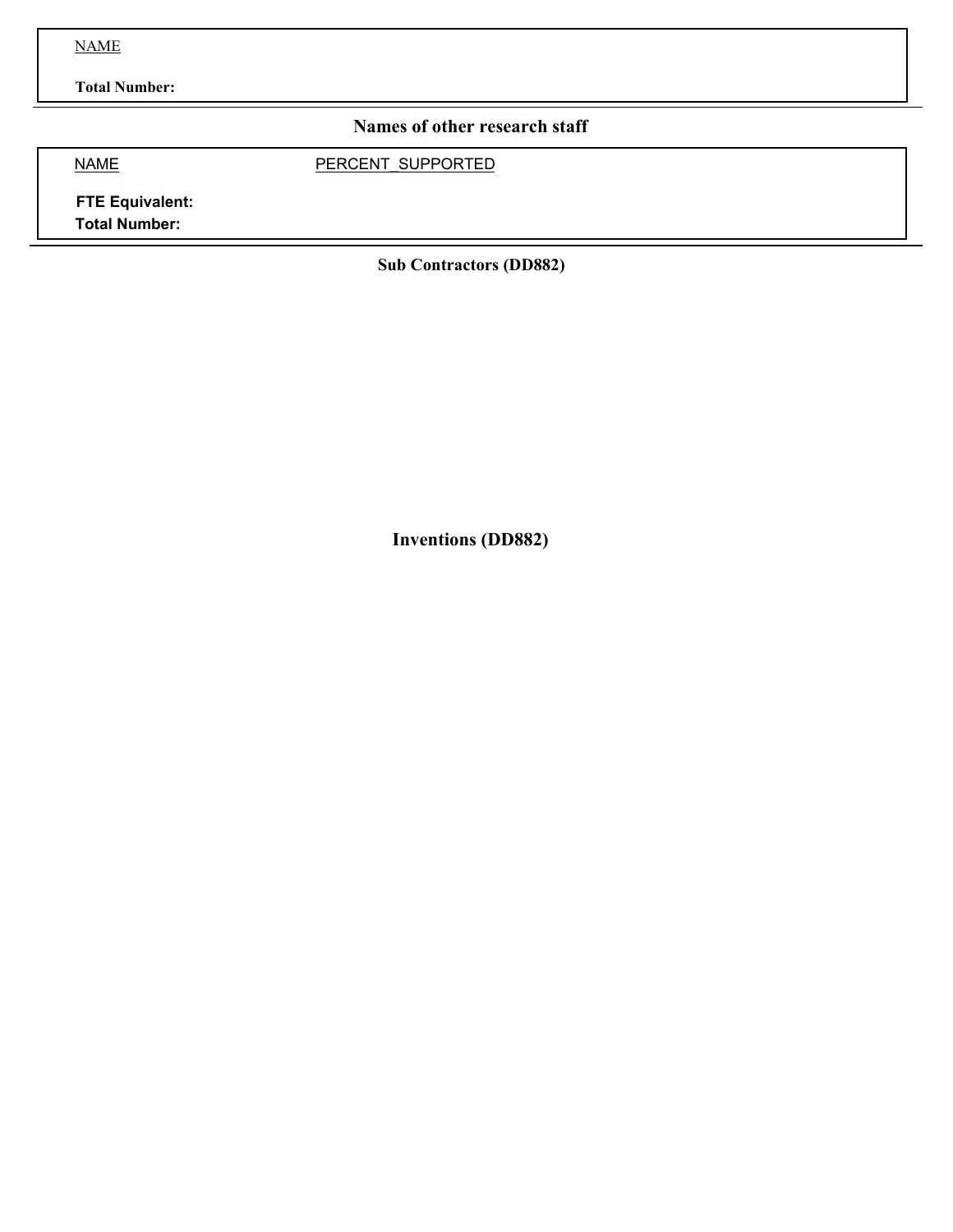**List of Illustrations: Fig. 1 – page 5 Fig. 2 – page 6 Fig. 3 – page 7 Fig. 4 – page 8 Fig. 5 – page 9 Fig. 6 – page 10**

## **1. Statement of Problem Studied:**

*Objective:* Our objective is to understand the behavior of collections of particles while experiencing inertial motion. A substrate coupled to a shear-polarized piezoelectric actuator is used to induce inertial motion. Small particles are deposited onto the substrates, and mechanical actuation through piezoelectrically-induced inertial motion is used to manipulate the particles (Fig. 1). Ultimately, the interface between particle and substrate plays an important role in motion behavior due to the frictional component. We have varied the nature of this interface using silane chemistry, which will serve as a method for systematically studying and understanding the contribution of friction towards global motion behavior.

*Impact:* The controlled manipulation of small particles by mechanical means is fundamentally interesting from a scientific viewpoint. It combines the topics of nanoscale surface/interface structure, chemistry, and tribology (the study of friction, adhesion, lubrication, and wear) with the study of mechanical excitation at the micro/nano-scale. Application areas include the dynamic organization, transport, separation, and alignment of particles, surface cleaning methods for a wide range of device technologies, and micro/nanosystem design strategies. While a substantial body of work exists on the study of flow and organization in colloidal suspensions, the study of particle motion and interaction on dry surfaces appears to be almost completely unexplored.

## **2. Summary of Most Important Results**

The highlights of our accomplishments in this reporting period are listed here and described in more detail further below:

- a) Using a tailored parabolic waveform, succeeded in transporting particles and studying the behavior as a function of drive amplitude.
- b) Implemented the use of humidity-control chambers in which the shear piezo can be actuated and the particle motion observed and recorded using optical microscopy. Observed that varying the humidity significantly affects the particle motion; in particular, silica particles can be transported more uniformly and at much lower forces under dry conditions for identical interfaces.
- c) Demonstrated that particle motion depends on the nature of the interface between particle and substrate.
- d) Discovered that aggregates of particles exhibit motion consistent with single particles of higher mass.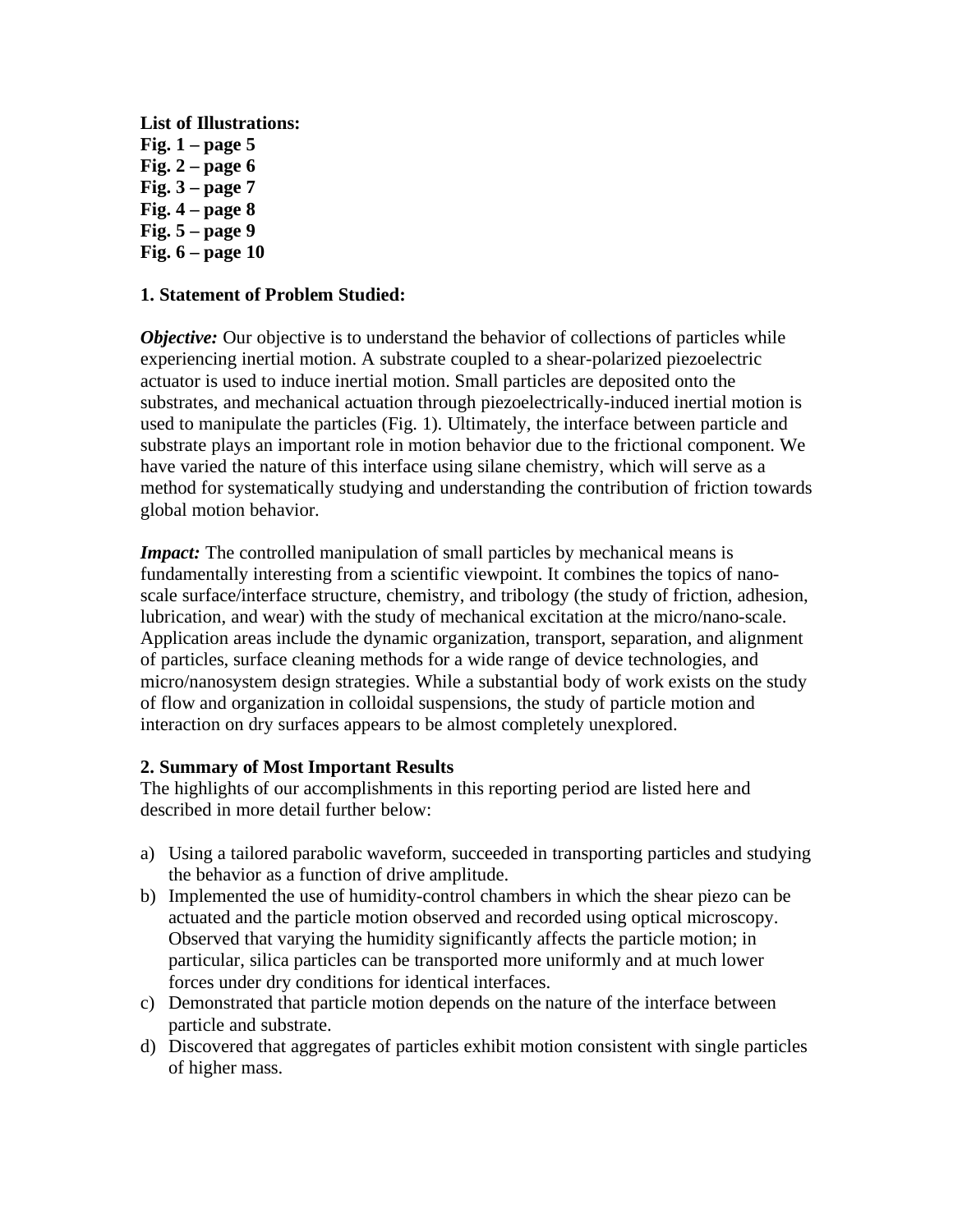These are described in more detail below.

#### *2a. Drive amplitude*

With the drive signal *U(t)* chosen to be a repeated parabolic signal inset), we calculate the surface displacement  $x(t)$  using Newton's equation of motion as the following:

$$
x(t) = d_{15} \cdot U(t) = d_{15} \left( 8 \cdot U_m \cdot f_d^2 \cdot t^2 - U_m \right)
$$
 (1)

for  $t \in \left| \frac{-1}{2\pi} \right|$  $2 f_d$  $\frac{1}{\cdot}$  $2 f_d$  $\mathbf{r}$  $\mathsf{L}% _{0}\left( \mathsf{L}_{1}\right)$  $\left[\frac{-1}{2f_d}, \frac{1}{2f_d}\right]$ , and its periodic continuation outside this interval.  $d_{15}$  is the

piezoelectric coefficient,  $f_d$  the drive frequency, and  $U_m$  the drive amplitude. During the smooth parabolic part of the displacement (figure 2), the particles move laterally with the substrate at a constant, low acceleration (because the second derivative of the parabolic displacement in equation (1), *i.e.* acceleration, is a constant). At the cusp of the waveform, the direction of the surface displacement is suddenly reversed and the particles, due to their inertia, continue sliding a small distance.

As expressed in the most recent Interim Progress Report, the motion behavior of particles contained within a device described here is proportional to the drive frequency. Additionally, the motion behavior can be altered by systematically changing the drive *amplitude*. Figure 3 illustrates the effect of changing amplitude has on different particles. 200 micron particles do not exhibit much change as a function of drive amplitude, while 90 micron particles display a nearly linear response to drive amplitude. This is likely explained by the fact that the larger mass associated with the 200 micron particles (about 11 times as massive) is less sensitive to changes in drive amplitude within the region explored.

#### *2b. Dependence on humidity*

Observed particle motion can also be influenced by environmental conditions. Using a chamber to control these conditions, it can be observed that a reduction in humidity will result in greater "performance" of the device, i.e. more particles will move under conditions that are identical save the relative humidity. Figure 4 illustrates the motion behavior as a function of relative humidity. It is hypothesized that lowering the relative humidity will decrease the physical size of the water meniscus inherent on hydrophilic surfaces such as silica. The images shown in figure 4 illustrate this effect quantitatively.

#### *2c. Interfacial influence on motion behavior*

The motion behavior is strongly affected by the nature of the interface between particle and substrate. There are many factors governing this interaction, such as quality of material, ambient conditions and contact area. By modifying the chemical nature of substrate, particle or both, the motion behavior will change accordingly. Using silane chemistry, silica surfaces are easily modified to be either very hydrophobic (using longchained silanes, such as octadecyl trichlorosilane) or hydrophilic by cleaning in an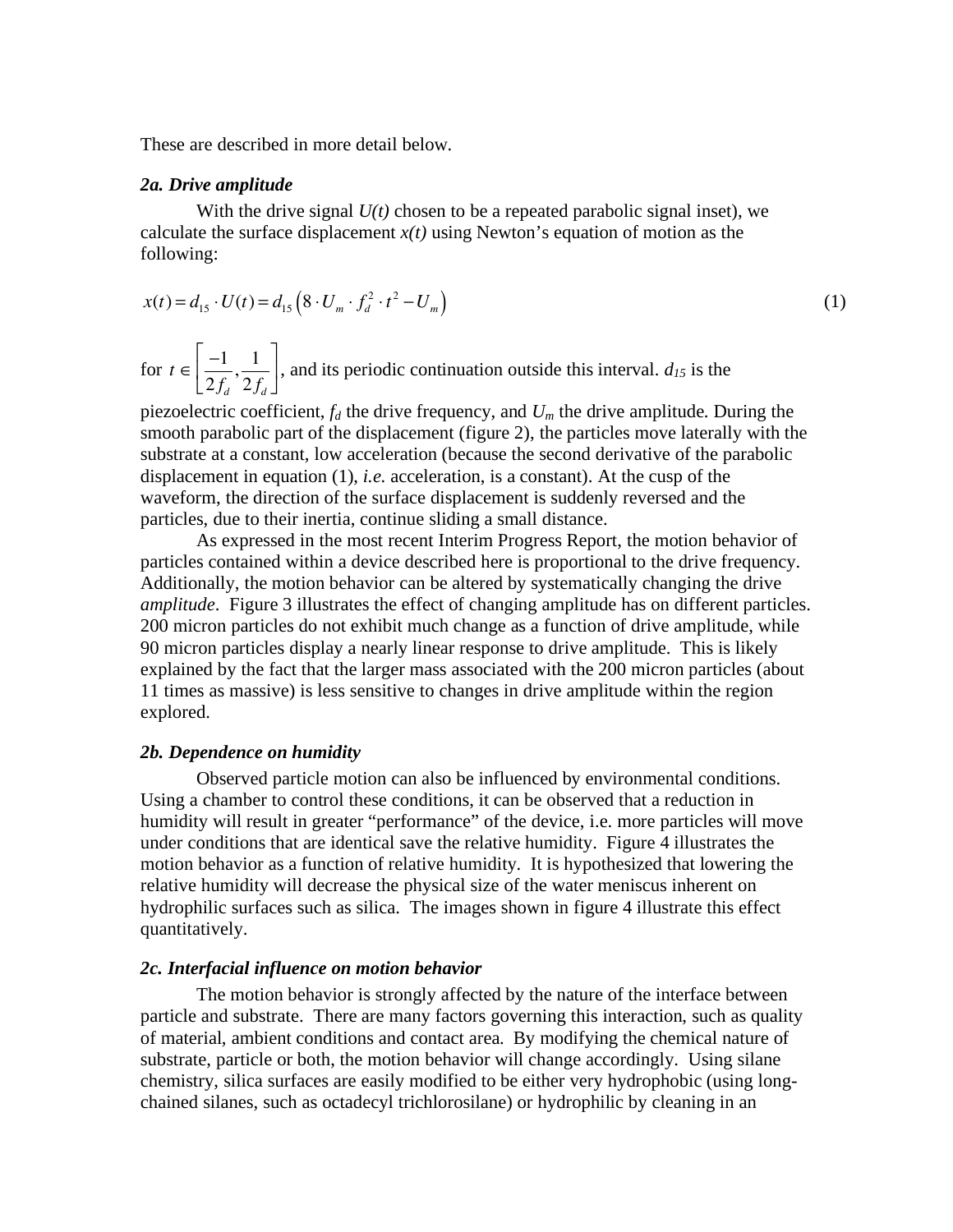oxidizing solvent (such as piranha). This yields four interfacial conditions: a hydrophilic substrate and particle, a hydrophobic substrate and particle, and a mix of surface chemistry with one component being hydrophobic and one being hydrophilic. Figure 5a illustrates the motion behavior of 200 micron spheres under two different interface conditions, and figure 5b represents the behavior of 90 micron spheres under these same conditions. Surprisingly, the lower friction interfaces yielded poorer motion statistics than did the higher friction interfaces for comparable drivewaves. Consulting figure 2, it is expected that inertia will build up during the "slow" portion of the wave, and this inertia will carry the particle some distance proportional to that inertia when the substrate changes direction at the waveform cusp. The result of the lower-friction interfaces yielding poorer motion statistics suggests that there is some sliding occurring during the "slow" portion of the parabolic drive wave. As a result of the motion behavior as a function of interface, a comparison of motion behavior using drivewaves that had identical "velocities" was conducted. By increasing the amplitude and decreasing the frequency proportionally, the "slow" portion of the drive wave becomes even slower, but the "fast" portion remains as fast. Implementing this systematic variation showed that the poorest motion was observed for the interfaces containing uncoated particles. More interestingly, it was observed that aggregates of particles appeared to have a larger impact on motion behavior.

#### *2d. Aggregate motion*

It was observed that the motion statistics depended on the global concentration of particles in addition to the interfaces with differing friction. Collecting global motion statistics yielded results indicating that the lower friction interfaces showed poorer motion behavior overall. Within these global measurements, it was observed that the number of aggregates also had a significant effect on the motion statistics. As the number of aggregates increased, the overall motion statistics increased. As aggregates of particles form, the mass of this unit of material increases monotonically. The contact area also increases by the same proportion, suggesting that there should be no global change in motion. The observed behavior shows that as the aggregate size increases, the motion statistics increase as well. With an increase in friction, it is assumed that these groups of particles are more likely to stick (as opposed to sliding) during the inertiagathering portion of the drivewave, and therefore more likely to experience motion. Figure 6 illustrates these results. When tabulating groups of particles together as n-mers of identical sizes, it can be seen that as the n-mer increases in size, the normalized fraction that move increases accordingly.

#### *Summary*

We have demonstrated a way to induce motion of large numbers of microparticles on a surface with no carrier medium. The method is simple and versatile, with the only prerequisite that the combination of particle mass and substrate acceleration must produce enough inertia to overcome the friction force of the particle/substrate interface. Humidity has a significant affect on motion behavior, likely due to the formation of a meniscus on hydrophilic particles. By varying the surface chemistry of the substrate and particle, the motion behavior can be altered accordingly. It is observed that the lower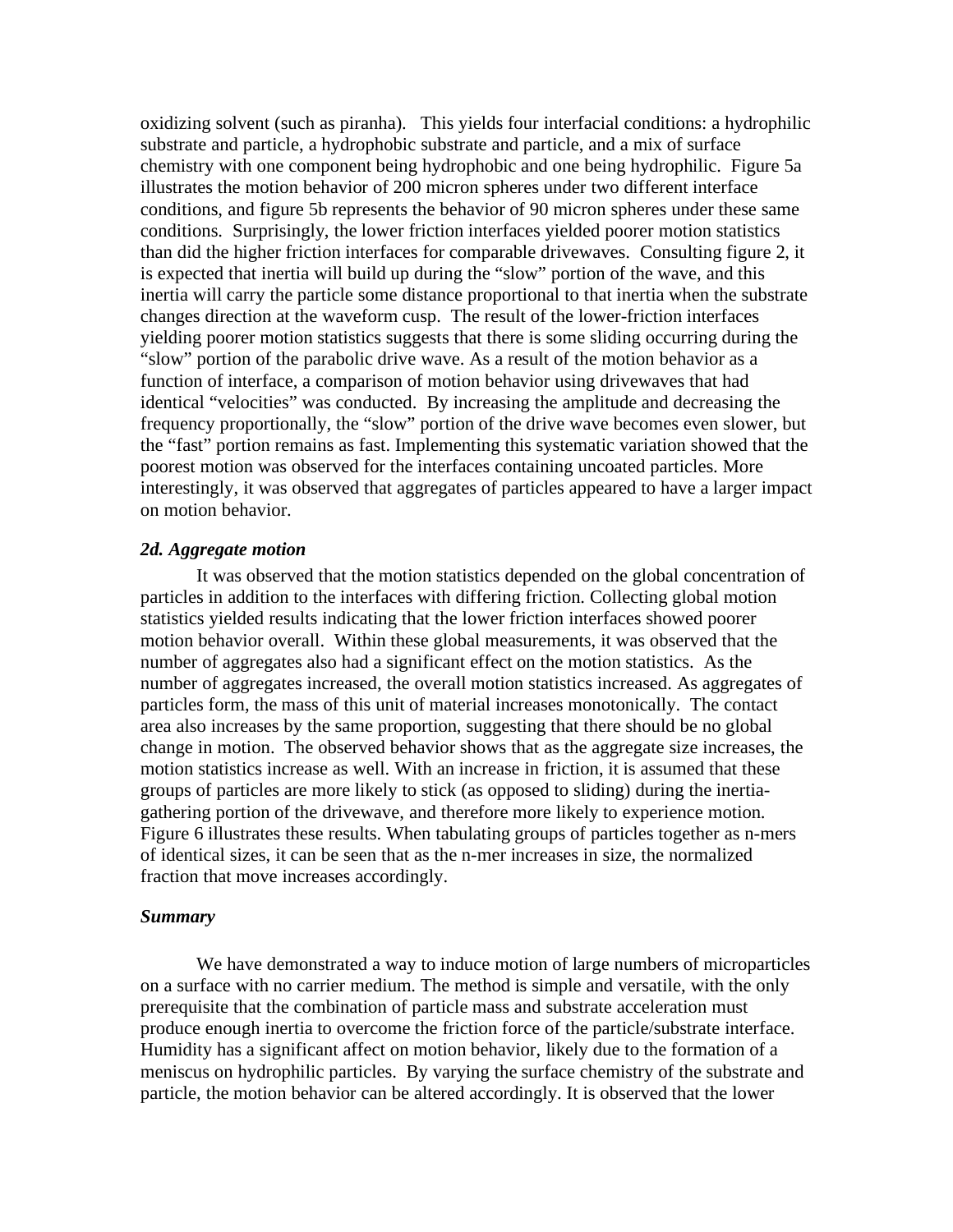friction interfaces generally show fewer tendencies towards good motion of particles, believed to be due to a slipping of particles during the "slow" portion of the drivewave. Aggregates of particles generally move better than single particles. It is believed that this is due to the increase in mass (resulting in more inertia) *and* an increase in friction (resulting in less opportunity for sliding in the "slow" region of the drivewave).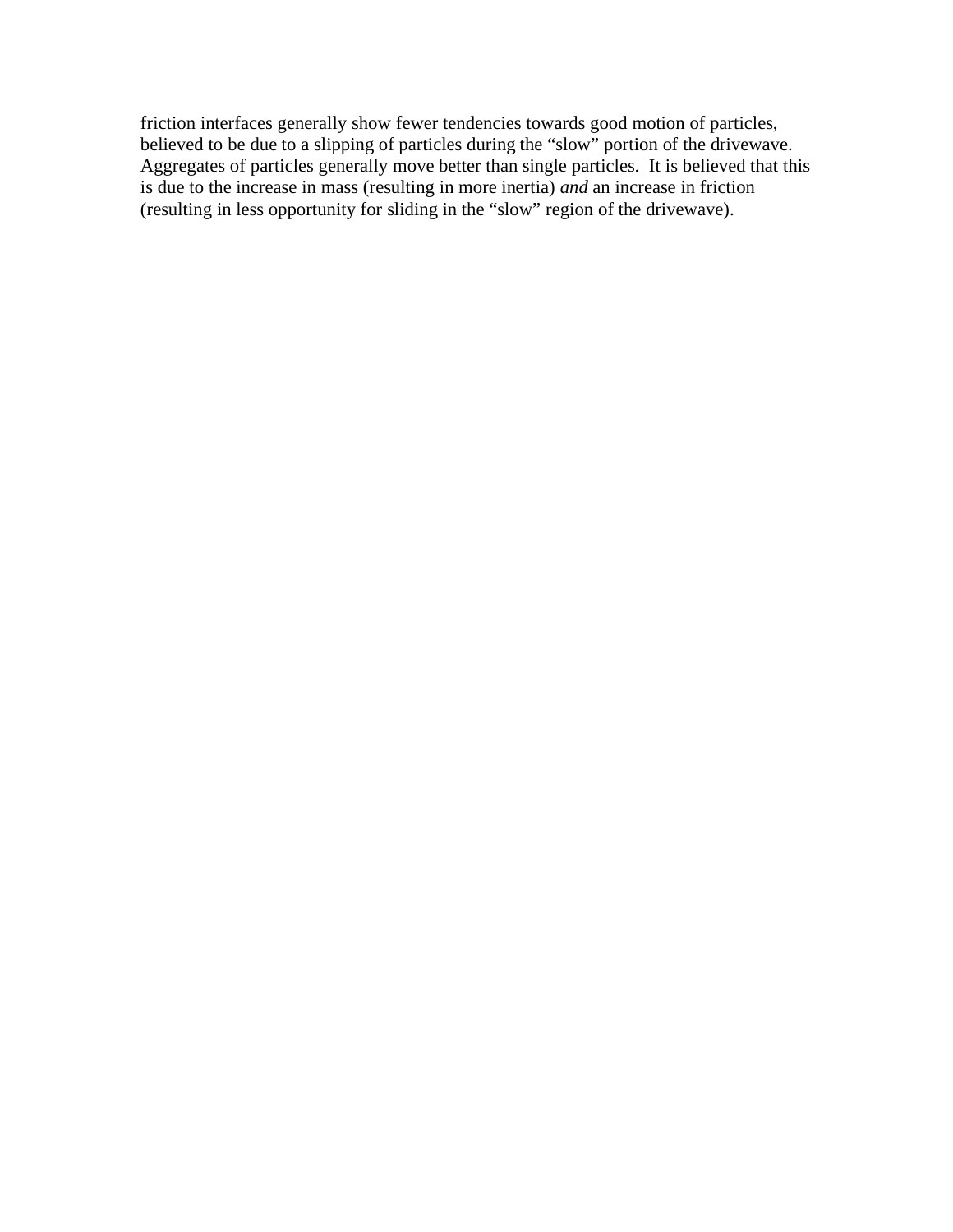

Fig. 1. Schematic of the conveyor belt concept. When actuated, particles move linearly along the preferred direction. Motion will be mass and species dependent as determined by mechanics and interfacial chemistry respectively.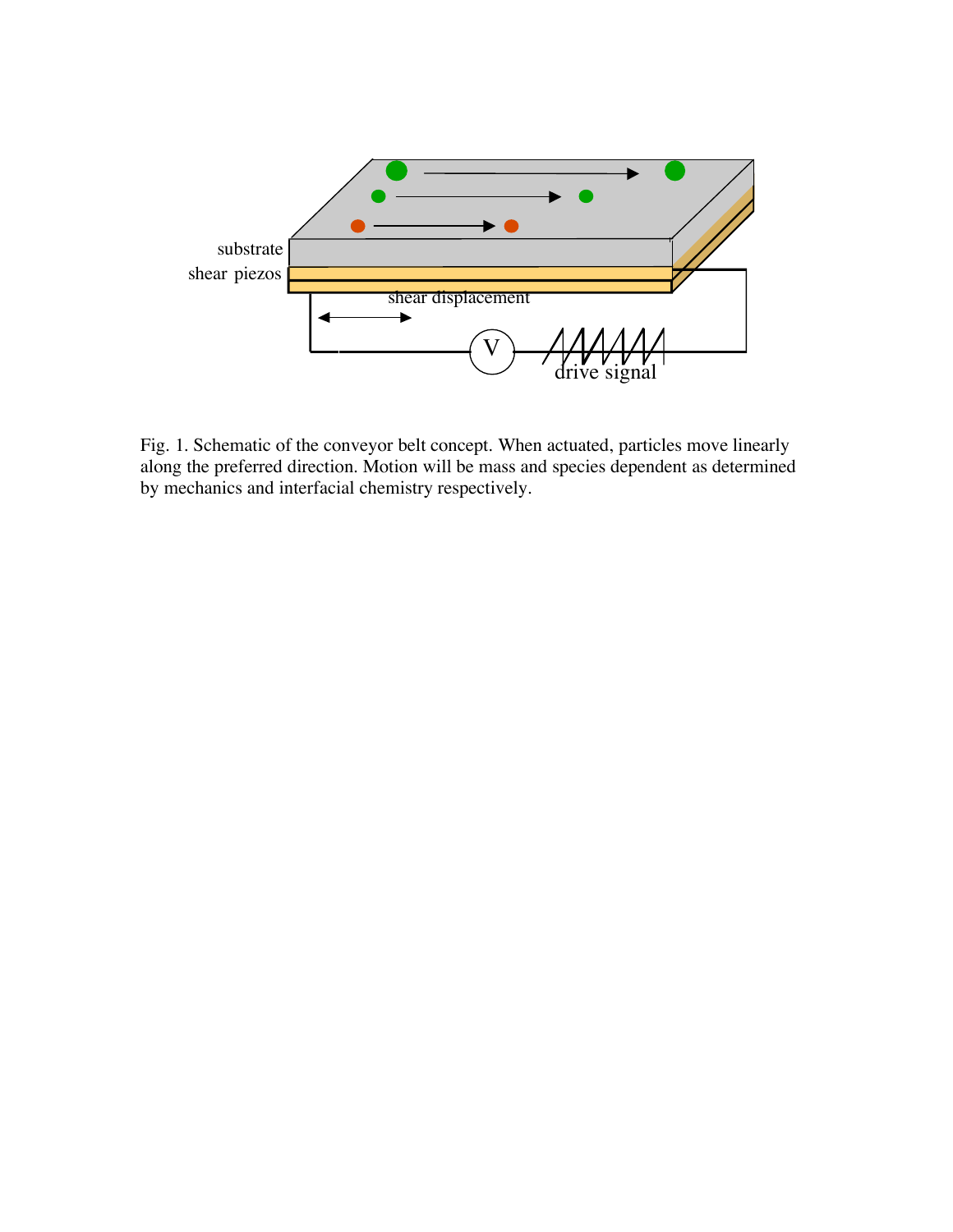

Fig 2. "Slow" vs. "fast" portions of the drivewave. Viewing the acceleration plot (second derivative of the displacement plot) it can be seen that there is a slow positive acceleration, followed by a fast negative acceleration which corresponds to the peaks of the parabola. It is during this slow portion of the drivewave that the inertia required to induce motion is generated. The fast portion of the drivewave accelerates the surface in the opposite direction, allowing the particle to break free of the static friction holding it in place during the slow portion of the drivewave.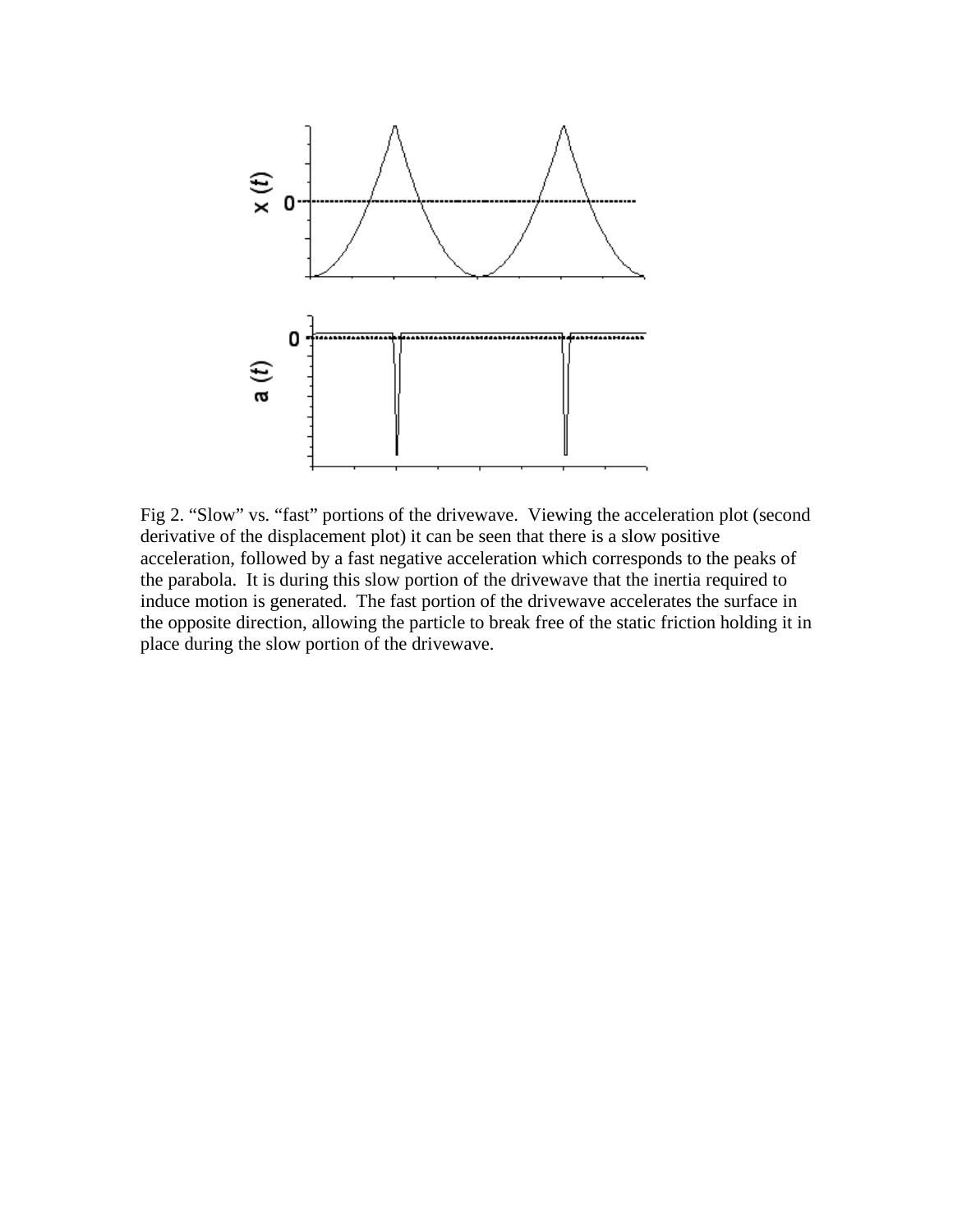

capturing movies during actuation. The number of particles moved divided by the total number of particles determined the normalized fraction of motion. These plots illustrate the role of mass in the described mechanism. The 200 micron spheres (left) do not show a trend in motion behavior as a function of drive amplitude, while the 90 micron spheres show a nearly linear dependence under the same set of conditions.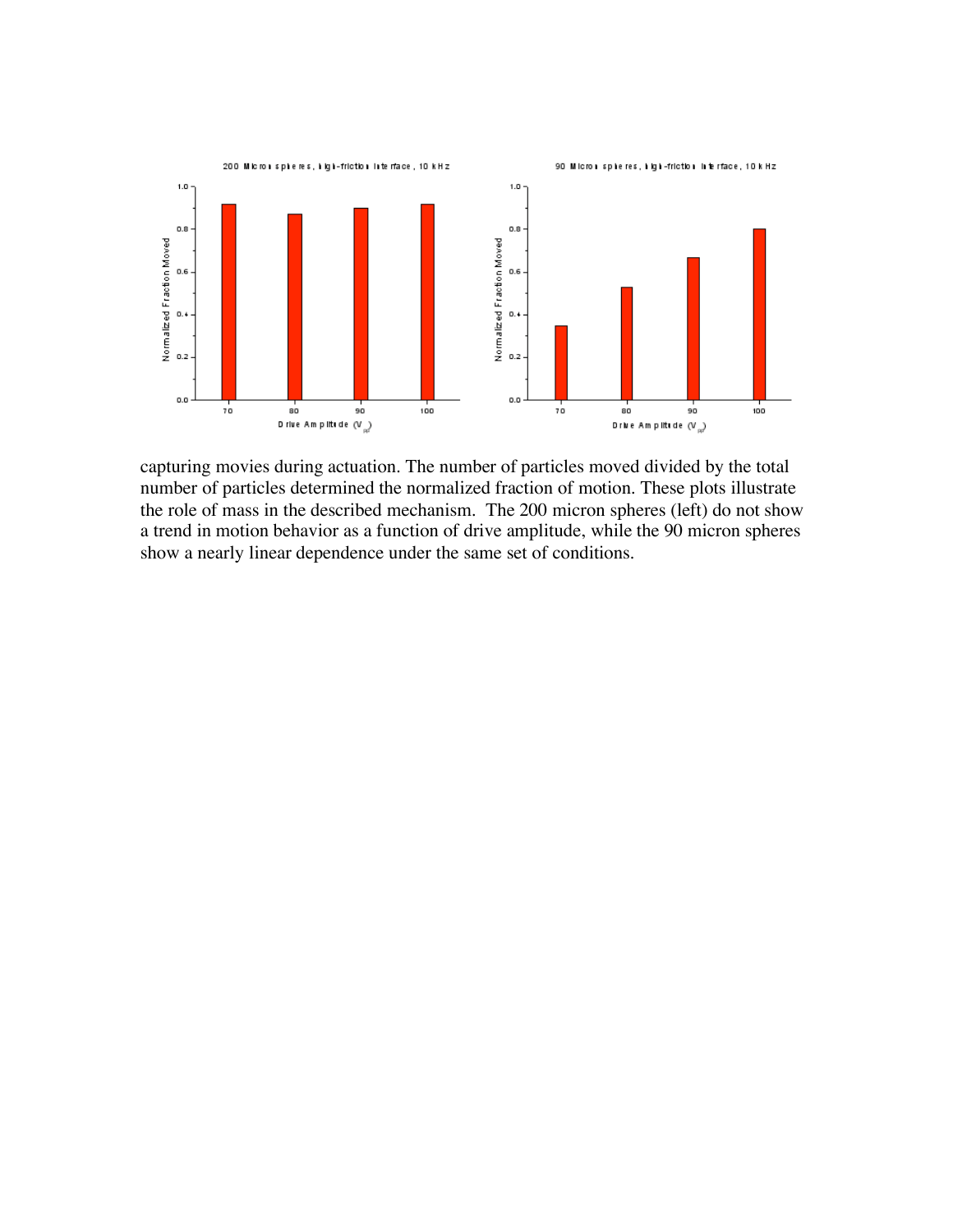

(RH<7%). (b) 200 micron glass spheres in ambient conditions (RH  $\sim$  65%). These images are views as stacks of images taken from a movie which was used to record motion. The first and last frames are superimposed. When a particle is stationary throughout the application of the drivewave, it appears black. When motion occurs, this registers as two spots of different colors (red and blue, where red represents the initial position of the particle, and blue represents the end position of the particle). About 75% of the particles actuated at low humidity moved (12 of 16), while only 17% of the particles moved in ambient conditions (3 of 23). The difference in contrast is due to the fact that the particles on the left are enclosed within an environmental chamber.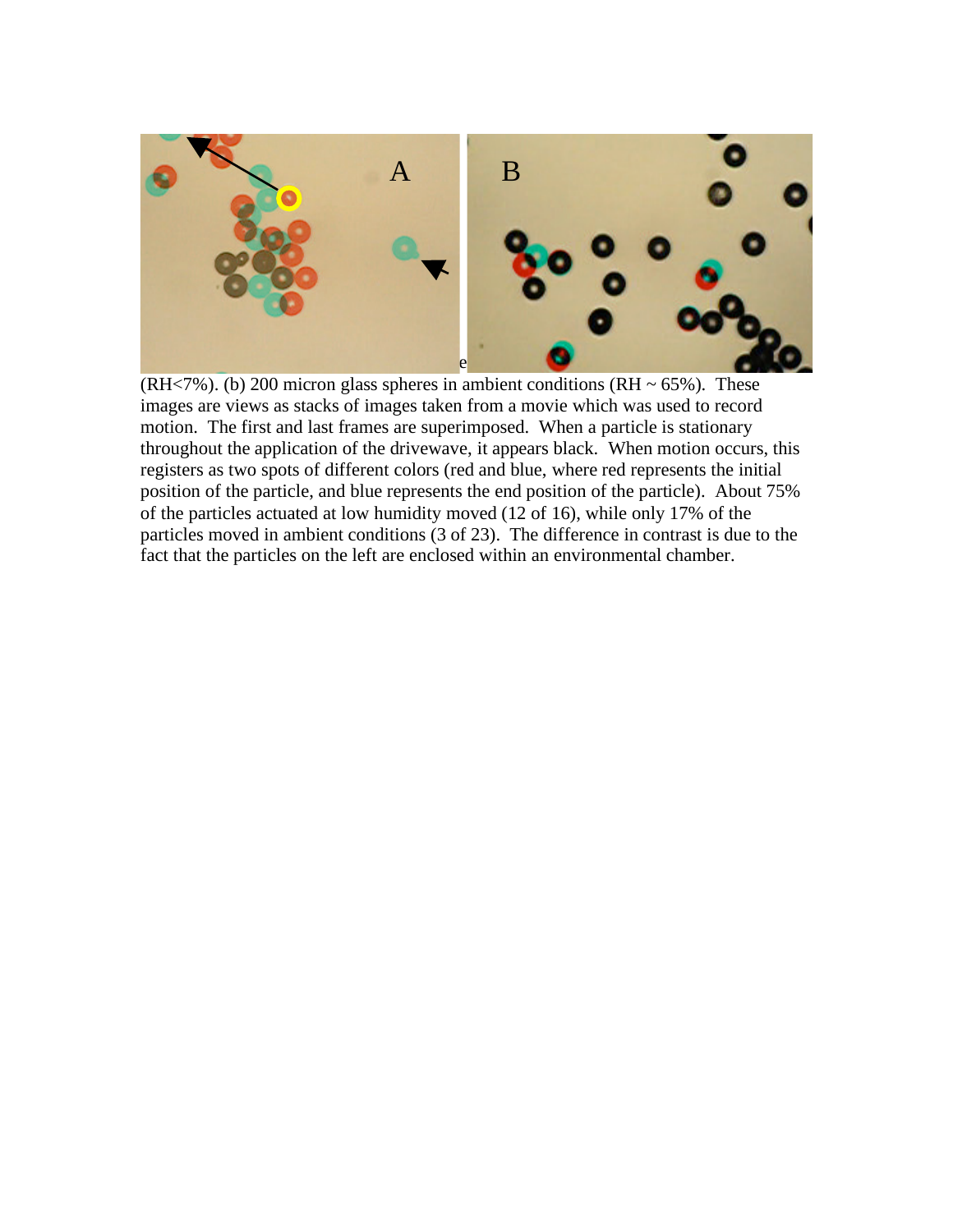



Fig. 5. (a) 200 micron glass spheres enclosed within an environmental chamber (RH<7%) as high- and low-friction interfaces (left and right, respectively). (b) (a) 90 micron glass spheres enclosed within an environmental chamber (RH<7%) as high- and low-friction interfaces (left and right, respectively). There is still little change in the motion behavior of the 200 micron spheres as a function of drivewave, but there is overall a decrease in the motion behavior between the high- and low-friction interfaces. This trend is mirrored with the 90 micron spheres.